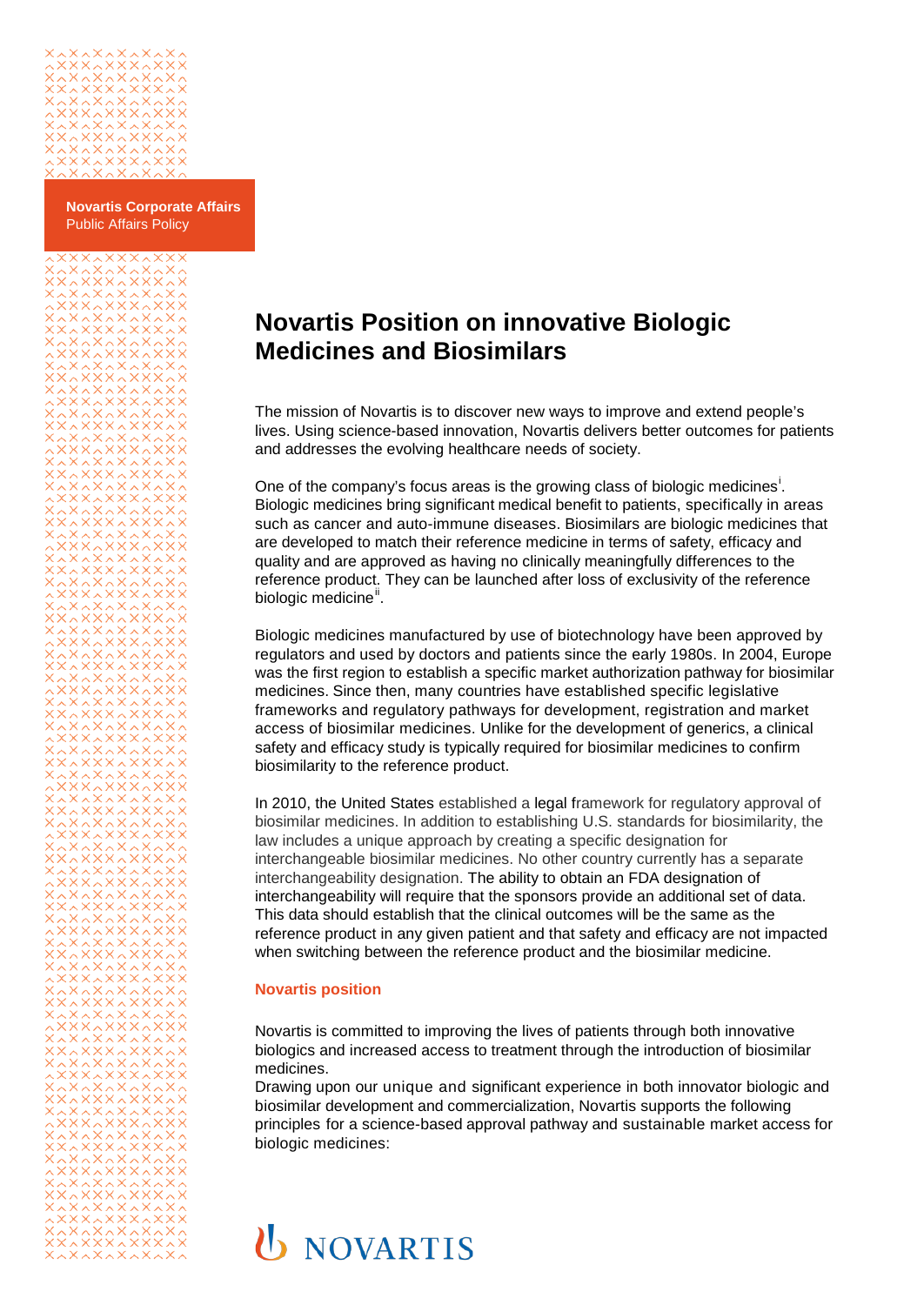## **1. Extrapolation**

#### **Extrapolation of indications should be based on totality of evidence.**

Regulatory guidelines for approval of biosimilar medicines allow for extrapolation of indications. The concept foresees that all available biosimilar data and reference product knowledge are utilized to obtain approval for use of the biosimilar medicine in other indication(s) of the reference product's label. $^{\text{iii}}$  $^{\text{iii}}$  $^{\text{iii}}$ 

Novartis supports extrapolation based on the totality of evidence generated during the development process, including comparative analytical, pre-clinical and clinical data as well as any other factor that may affect the safety and efficacy in each indication, such as the mechanism of action.

### **2. Labeling**

**A biosimilar medicine should have the same label as the reference medicine.** Novartis supports the use of the same wording for a biosimilar label as the reference medicine's label; including the data provided to support the expected efficacy and safety. In the event however, that the approved indications, presentations, or administration device of a biosimilar medicine are different from the reference biologic medicine, the label should reflect this additional information.

#### **3. Naming**

#### **A biosimilar medicine should have the same international nonproprietary name (INN) as the reference medicine.**

A biosimilar medicine should have the same INN as the reference biologic medicine.

An additional suffix to distinguish different biologic medicines with the same INN or biosimilar medicines from their reference biologic medicine is not necessary. Experience with existing commercially available biologic medicines, including biosimilar medicines that share non-proprietary names, shows that these products are adequately distinguished by existing identifiers, e.g. their brand name.  $i^{w,v}$  $i^{w,v}$  $i^{w,v}$  In contrast, we believe that new naming systems that deviate from well-established systems for all other pharmaceuticals may lead to treatment errors by introducing unnecessary complexity into the pharmacovigilance system. They may therefore have serious consequences for patients, healthcare providers and healthcare systems.

# **4. Regulatory interchangeability designation[vi](#page-2-5)**

**There is no scientific need for a regulatory interchangeability designation.** Novartis believes that there is no scientific need for an additional regulatory interchangeability designation after biosimilarity has been established. To ensure robust regulatory pathways, regulatory authorities should follow the World Health Organization (WHO) "Guidelines on evaluation of similar biotherapeutic products", or guidelines of the European Medicines Agency (EMA). Under these guidelines, biosimilar medicines are approved only when the medicines have been demonstrated to be essentially the same as the reference medicine in terms of safety, efficacy and quality. The introduction of an additional step in the regulatory review process to establish interchangeability adds additional complexity, time and costs – for both manufacturers and regulators – with no relevant patient benefit or impact on efficacy or safety.

#### Interchangeability in US

All approved biosimilar medicines in the US meet FDA's requirements, demonstrating there are no clinically meaningful differences in terms of safety and efficacy to the reference medicine.

Novartis believes that an FDA determination of interchangeability would be a confirmation that the risk of alternating or switching between the biosimilar and the reference medicine is no greater than the risk of using the reference medicine only. The FDA's determination of interchangeability does not represent a higher standard of product quality. Vil



2